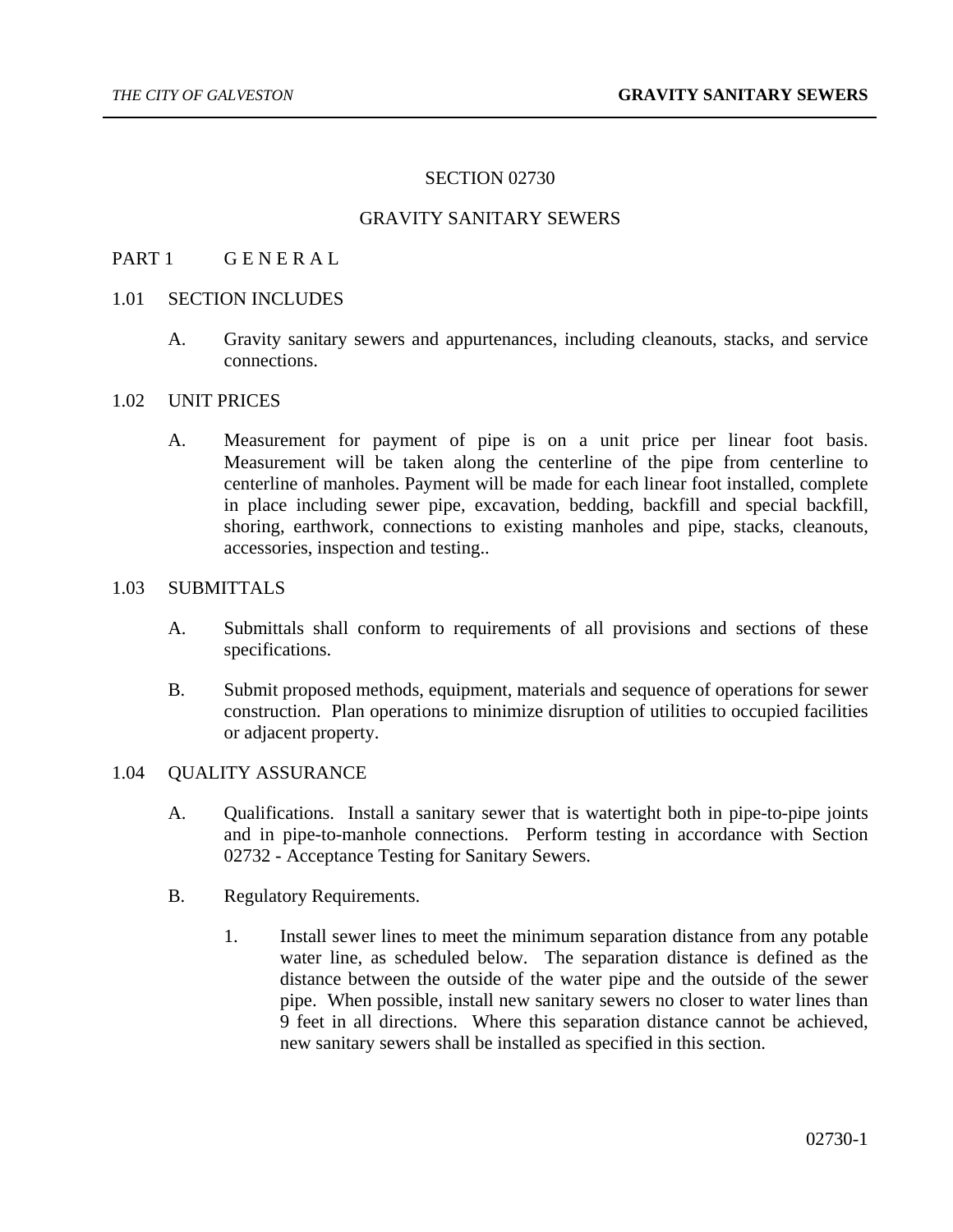- 2. Make notification to the Owner's Representative if water lines are uncovered during sanitary sewer installation where the minimum separation distance cannot be maintained.
- 3. Lay gravity sewer lines in straight alignment and grade.

## 1.05 PRODUCT DELIVERY, STORAGE AND HANDLING

- A. Inspect pipe and fittings upon arrival of materials at the job site.
- B. Handle and store pipe materials and fittings to protect them from damage due to impact, shock, shear or free fall. Do not drag pipe and fittings along the ground. Do not roll pipe unrestrained from delivery trucks.
- C. Use mechanical means to move or handle pipe. Employ acceptable clamps, rope or slings around the outside barrel of pipe and fittings. Do not use hooks, bars, or other devices in contact with the interior surface of the pipe to lift or move lined pipe.
- PART 2 PRODUCTS
- 2.01 PIPE
	- A. Provide piping materials for gravity sanitary sewers of the sizes and types indicated on the Drawings or as specified.
	- B. Reinforced concrete pipe is not acceptable.

## 2.02 PIPE MATERIAL SCHEDULE

- A. Unless otherwise shown on the Drawings, use pipe materials that conform to requirements specified in one or more of the following Sections:
	- 1. Section 02610 Ductile Iron Pipe and Fittings.
	- 2. Section 02618 Centrifugally Cast Fiberglass Pipe.
	- 3. Section 02619 HDPE Solid and Profile Wall Pipe.
	- 4. Section 02620 PVC Pipe.
- B. Where shown on the Drawings, provide pipe meeting the minimum class, dimension ratio, or other criteria indicated.
- C. Pipe materials other than those listed above shall not be used for gravity sanitary sewers.
- 2.03 APPURTENANCES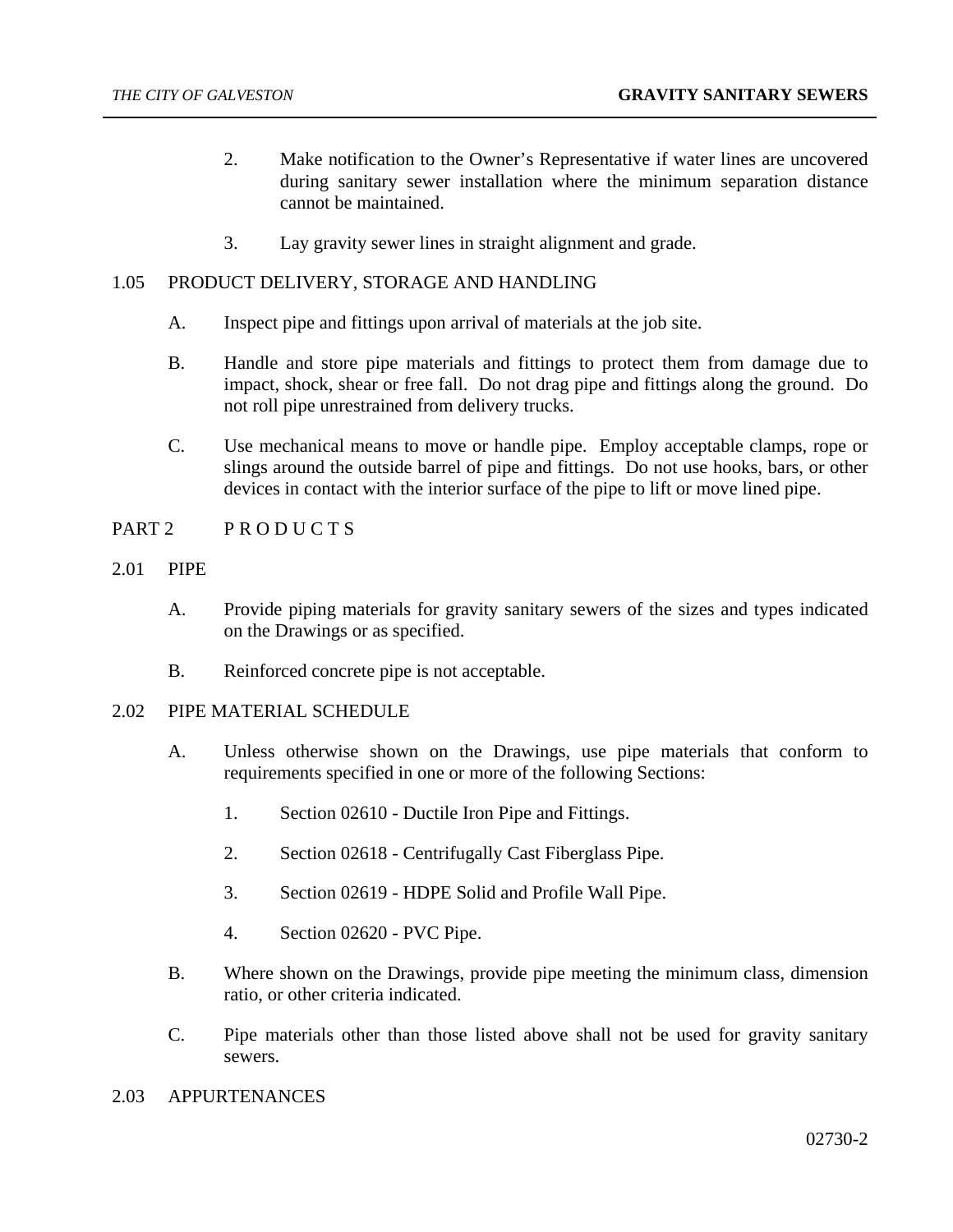- A. Stacks. Conform to the requirements of Section 02762 Sanitary Sewer Service Stubs or Reconnections.
- B. Service Connections. Conform to requirements of Section 02762 Sanitary Sewer Service Stubs or Reconnections.
- C. Roof, street or other type of surface water drains shall not be connected or reconnected into the sanitary sewer lines.
- 2.04 BEDDING, BACKFILL, AND TOPSOIL MATERIAL
	- A. Bedding and Backfill: Conform to requirements of Section 02227 Excavation and Backfill for Utilities, Section 02229 - Utility Backfill Material, and Section 02252 - Cement Stabilized Sand.
	- B. Topsoil: Conform to requirements of Section 02920 Topsoil.
- PART 3 E X E C U T I O N
- 3.01 PREPARATION
	- A. Prepare traffic control plans if required, or follow traffic control plan provided within the construction plans, and set up street detours and barricades in preparation for excavation if construction will affect traffic. Conform to requirements of Section 01570 - Traffic Control and Regulation.
	- B. Provide barricades, flashing warning lights, and warning signs for excavations. Conform to requirements of Section 01570 - Traffic Control and Regulation. Maintain barricades and warning lights where work is in progress or where traffic is affected by the work.
	- C. Perform work in accordance with OSHA standards. Employ a trench safety system as specified in Section 01526 - Trench Safety System for excavations over 5 feet deep.
	- D. Immediately notify the agency or company owning any utility line which is damaged, broken or disturbed. Obtain approval from the Owner's Representative and agency or utility company for any repairs or relocations, either temporary or permanent.
	- E. Remove old pavements and structures including sidewalks and driveways in accordance with requirements of Section 02076 - Removing Existing Pavements and Structures.
	- F. Install and operate dewatering and surface water control measures in accordance with Section 01563 - Control of Ground Water and Surface Water.
	- G. Do not allow sand, debris or runoff to enter sewer system.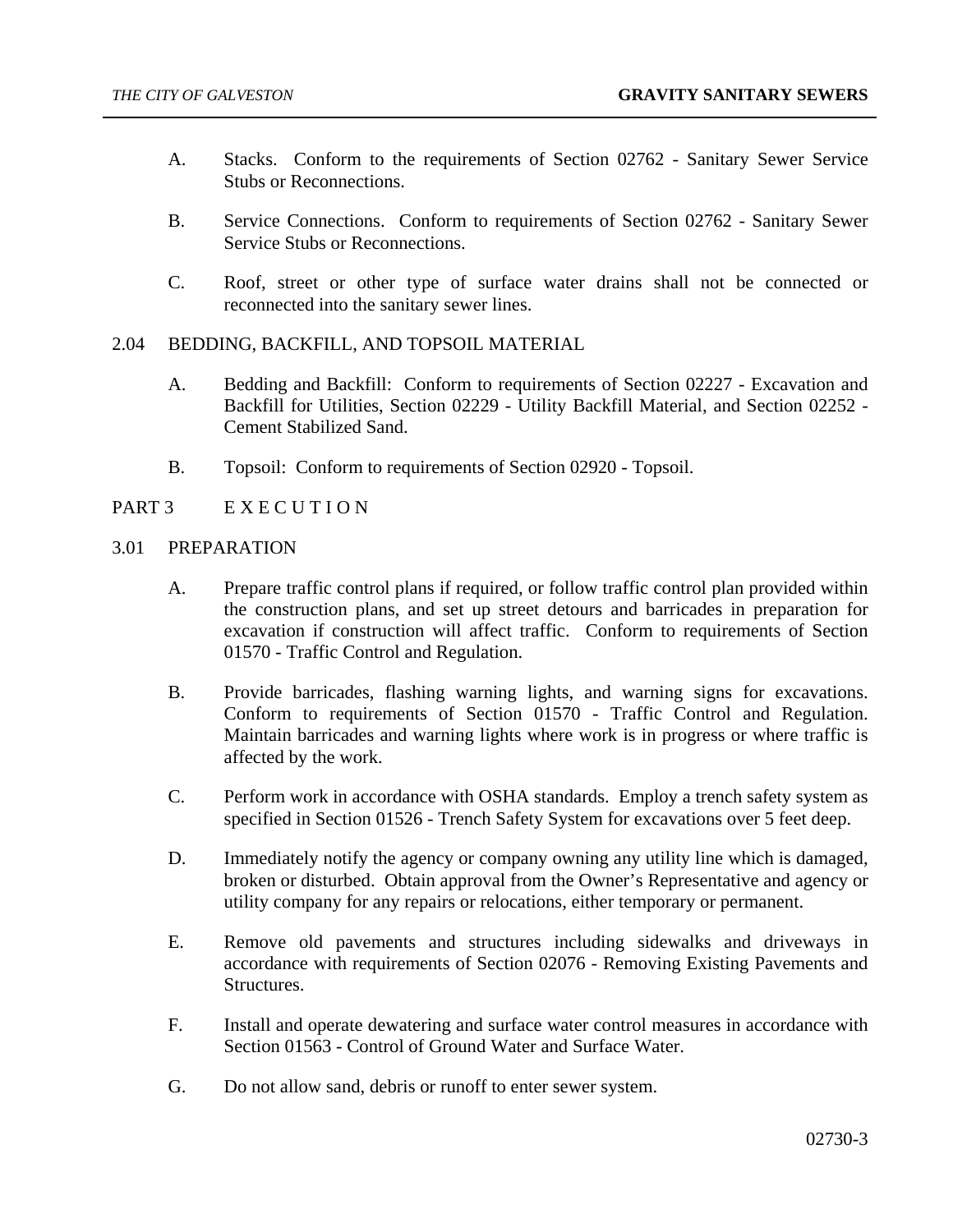#### 3.02 DIVERSION PUMPING

- A. Install and operate required bulkheads, plugs, piping, and diversion pumping equipment to maintain sewage flow and to prevent backup or overflow. Obtain approval for diversion pumping equipment and procedures from the Owner's Representative.
- B. Design piping, joints and accessories to withstand twice the maximum system pressure or 50 psi, whichever is greater.
- C. No sewage shall be diverted into any area outside of the sanitary sewer.
- D. In the event of accidental spill or overflow, immediately stop the overflow and take action to clean up and disinfect spillage. Promptly notify the Owner's Representative so that required reporting can be made to the Texas Commission on Environmental Quality and the Environmental Protection Agency.

## 3.03 EXCAVATION

- A. Earthwork. Conform to requirements of Section 02227 Excavation and Backfill for Utilities. Use bedding as indicated on Drawings.
- B. Line and Grade. Establish the required uniform line and grade in the trench as shown in the drawings. Maintain this control for a minimum of 100 feet behind and ahead of the pipe-laying operation. Use laser beam equipment to establish and maintain proper line and grade of the work. Use of appropriately sized grade boards which are substantially supported is also acceptable. Protect the boards and location stakes from damage or dislocation.
- C. Trench Excavation. Excavate pipe trenches to depths shown on Drawings and as specified in Section 02227 - Excavation and Backfill for Utilities.

## 3.04 PIPE INSTALLATION BY OPEN CUT

- A. Install pipe in accordance with the pipe manufacturer's recommendations and as specified in the following paragraphs.
- B. Install pipe only after excavation is completed, the bottom of the trench fine graded, bedding material is installed, and the trench has been approved by the Owner's Representative.
- C. Install pipe to the line and grade indicated. Place pipe so that it has continuous bearing of barrel on bedding material and is laid in the trench so the interior surfaces of the pipe follow the grades and alignment indicated. Provide bell hole where necessary.
- D. Install pipe with the spigot ends toward the direction of flow.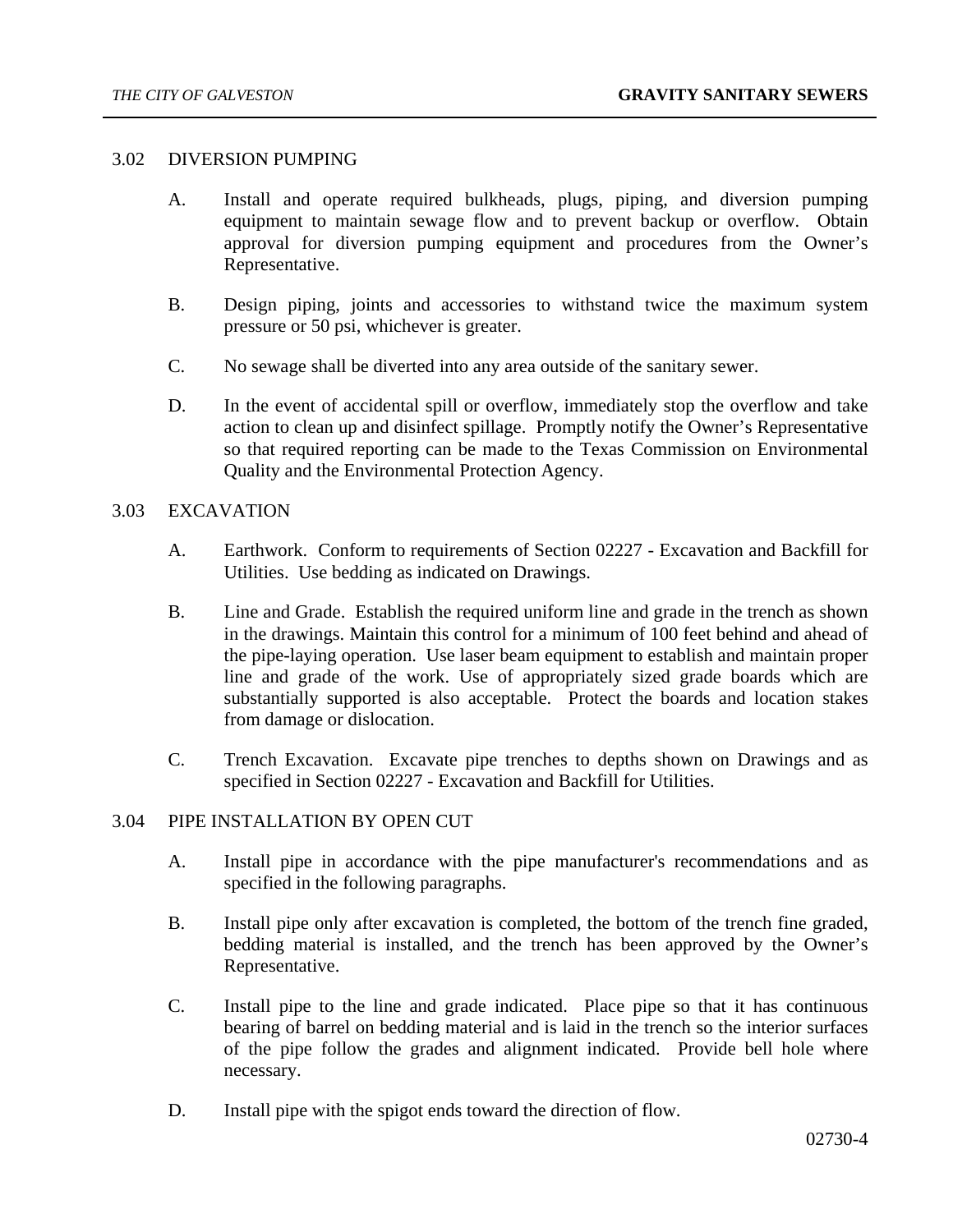- E. Form a concentric joint with each section of adjoining pipe so as to prevent offsets.
- F. Keep the interior of pipe clean as the installation progresses. Where cleaning after laying the pipe is difficult because of small pipe size, use a suitable swab or drag in the pipe and pull it forward past each joint immediately after the joint has been completed. Remove foreign material and debris from the pipe.
- G. Provide lubricant, place and drive home newly laid sections with come-a-long winches so as to eliminate damage to sections. Install pipe to "home" mark where provided. Use of backhoes or similar powered equipment will not be allowed unless protective measures are provided and approved in advance by the Owner's Representative.
- H. Keep excavations free of water during construction and until final inspection.
- I. When work is not in progress, cover the exposed ends of pipes with an approved plug to prevent foreign material from entering the pipe.
- J. If a water line is encountered closer than nine feet to the proposed sewer and no special provisions are indicated on the Drawings, notify the Owner's Representative before proceeding.
- K. Where the length of stubs is not indicated, install a 12-inch length and seal the free end with an approved plug.

## 3.05 PIPE INSTALLATION OTHER THAN OPEN CUT

A. For installation of pipe by augering, or jacking conform to requirements of specification sections on augering or jacking work as appropriate.

## 3.06 INSTALLATION OF APPURTENANCES

- A. Service Connections. Install service connections to conform to requirements of Section 02762 - Sanitary Sewer Service Stubs or Reconnections.
- B. Stacks. Construct stacks to conform to requirements of 02762 Sanitary Sewer Service Stubs or Reconnections.
- C. Construct manholes to conform to requirements of Section 02600 Cast-in-Place Manholes, Section 02601 - Precast Concrete Manholes, as applicable. Install frames, rings and covers to conform to requirements of Section 02603 - Frames, Grates, Rings and Covers.

# 3.07 SEPARATION FROM WATER LINES

A. Water Line/New Sewer Line Separation - When new sanitary sewers are installed, they shall be installed no closer to waterlines than nine feet in all directions. Sewers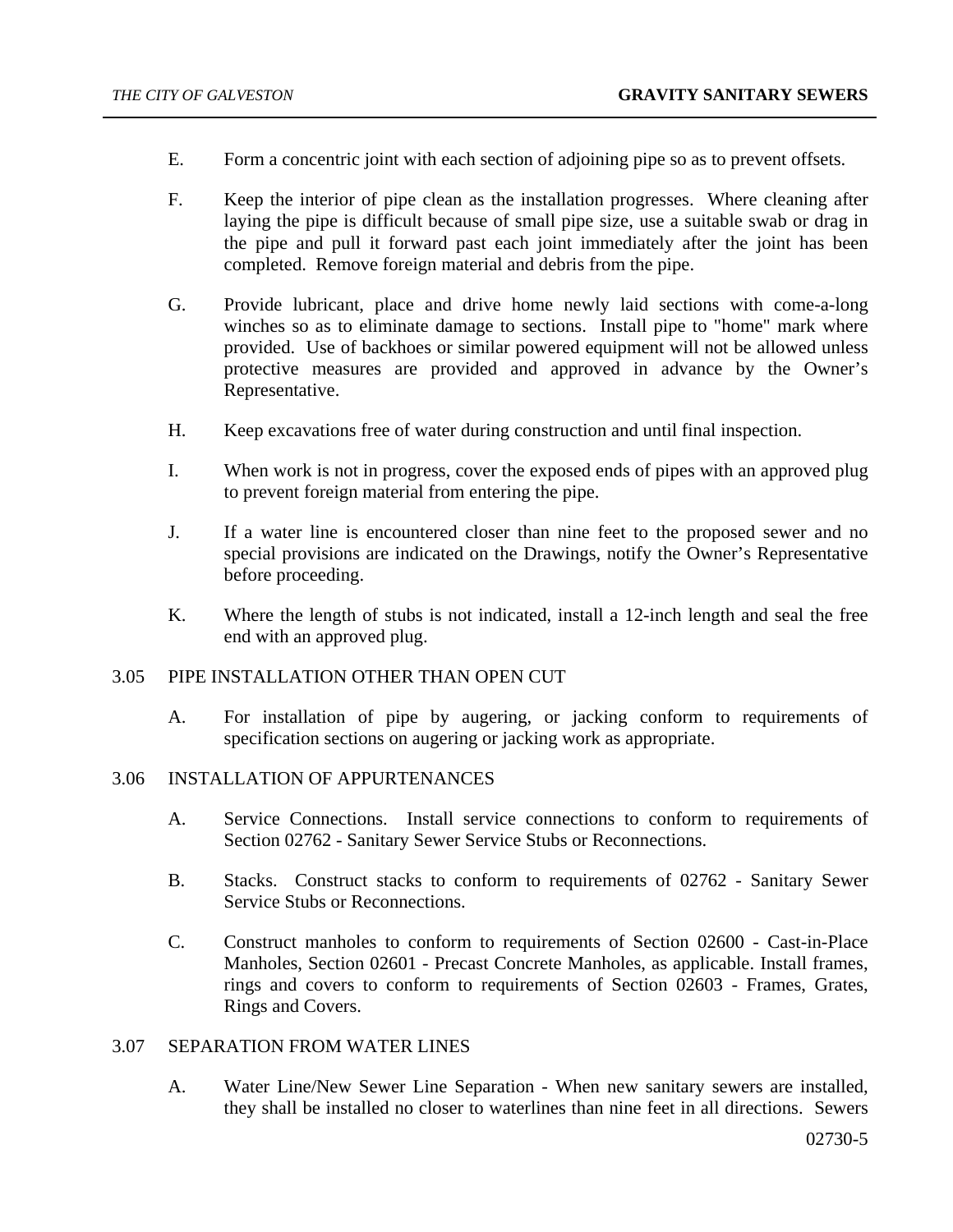that parallel waterlines must be installed in separate trenches. Where the nine foot separation distance cannot be achieved, the following guidelines will apply.

- 1. Where a sanitary sewer parallels a waterline, the sewer shall be constructed of cast iron, ductile iron, or PVC pipe meeting ASTM specifications with a pressure rating for both the pipe and joints of 150 psi. The vertical separation shall be a minimum of two feet between outside diameters and the horizontal separation shall be a minimum of four feet between outside diameters. The sewer shall be located below the waterline.
- 2. Where a sanitary sewer crosses a waterline and the sewer is constructed of cast iron, ductile iron or PVC with a minimum pressure rating of 150 psi, an absolute minimum distance of 6 inches between outside diameters shall be maintained. In addition the sewer shall be located below the waterline where possible and one length of the sewer pipe must be centered on the waterline.
- 3. Where a sewer crosses under a waterline and the sewer is constructed of ABS truss pipe, similar semi-rigid plastic composite pipe, clay pipe or concrete pipe with gasketed joints, a minimum two foot separation distance shall be maintained. The initial backfill shall be cement stabilized sand (two or more bags of cement per cubic yard of sand) for all sections of sewer within nine feet of the waterline. This initial backfill shall be from one quarter diameter below the centerline of the pipe to one pipe diameter (but not less than 12 inches) above the top of the pipe.
- 4. Where a sewer crosses over a waterline all portions of the sewer within nine feet of the waterline shall be constructed of cast iron, ductile iron, or PVC pipe with a pressure rating of at least 150 psi using appropriate adapters. In lieu of this procedure the new conveyance may be encased in a joint of 150 psi pressure class pipe at least 18 feet long and two nominal sizes larger than the new conveyance. The space around the carrier pipe shall be supported at 5 feet intervals with spacers or be filled to the springline with washed sand. The encasement pipe should be centered on the crossing and both ends sealed with cement grout or manufactured seal.
- B. Waterline/Manhole Separation Unless sanitary sewer manholes and the connecting sewer can be made watertight and tested for no leakage, they must be installed so as to provide a minimum of nine feet of horizontal clearance from an existing or proposed waterline. Where the nine foot separation distance cannot be achieved, a carrier pipe as described in subsection  $(A)(4)$  of this section may be used where appropriate.

# 3.08 INSPECTION AND TESTING

A. Visual Inspection. Check pipe alignment in accordance with Section 02732 - Acceptance Testing For Sanitary Sewers.